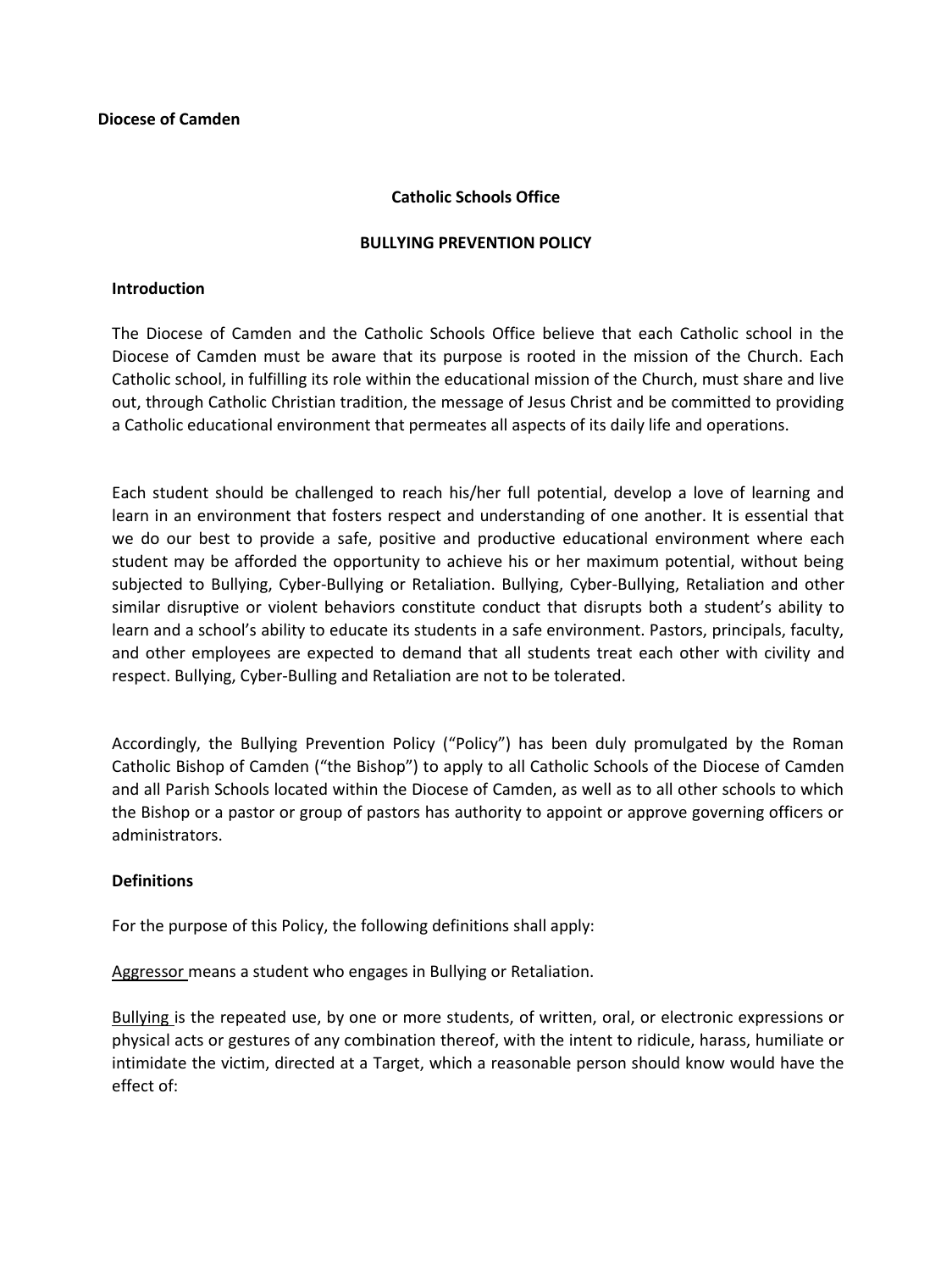- causing physical or emotional harm to the Target or damage to the Target's property;
- placing the Target in reasonable fear of harm to him/herself, or of damage to his/her property;

• causing the school environment to be permeated with intimidation, ridicule or insult that is sufficiently severe or pervasive to alter the conditions of the Target's education; or

• materially and substantially disrupting the educational process or the orderly operation of a school.

An isolated incident, however egregious, is not Bullying. Numerous acts of misconduct against different students do not constitute Bullying. Such conduct may warrant disciplinary action, but is not Bullying.

# *Bullying includes Cyber-Bullying.*

Cyber-Bullying means Bullying through the use of technology or any electronic communication, which shall include, but shall not be limited to, any transfer of signs, signals, writing, images, sounds, data or intelligence of any nature transmitted in whole or in part by:

- Wire
- Radio
- Electromagnetics

• Photo-electronic or photo-optical system, including, but not limited to, electronic mail, internet communications, instant messages or facsimile communications.

Cyber-Bullying also includes the creation of a web page or blog in which the creator assumes the identity of another person or knowingly impersonates another person as author of posted content or message, if the creation or impersonation creates any of the conditions enumerated in the definition of Bullying.

Cyber-Bullying also includes the distribution by electronic means of a communication to more than one person or the posting of material on an electronic medium that may be accessed by one or more people, if the distribution or posting creates any of the conditions enumerated in the definition of Bullying.

Plan means the Bullying prevention and intervention plan established by the school.

Retaliation means any form of intimidation, reprisal or harassment directed against a student who reports Bullying or provides information during an investigation of Bullying.

School Grounds means property on which the school building or facility is located or property that is owned, leased or used by a school for a school-sponsored activity, function, program, instruction or training.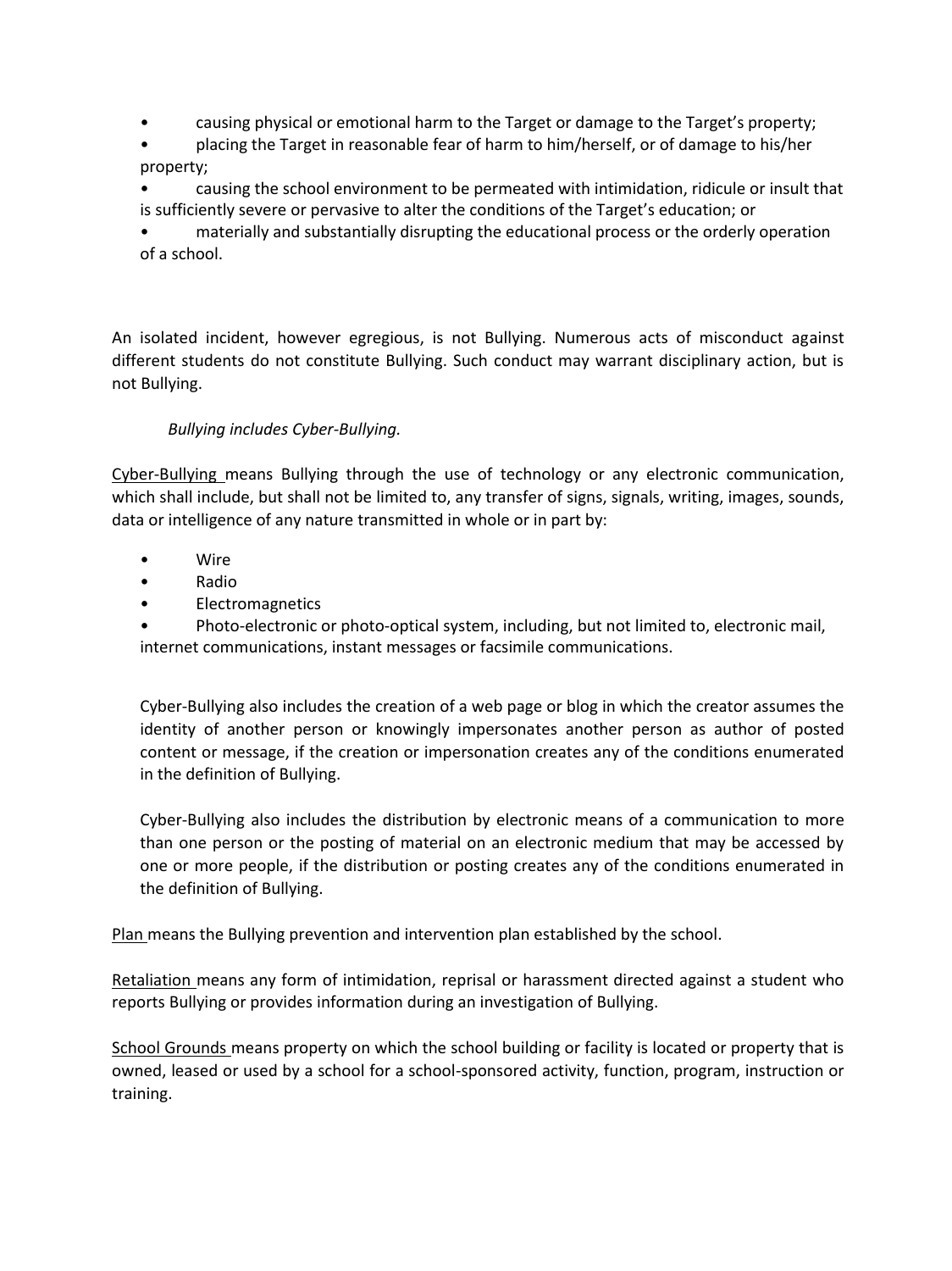Staff means all employees of the school or parish and other individuals who receive stipends from the school or parish.

Target means a student against whom Bullying or Retaliation has been perpetrated.

# **Prohibition against Bullying and Retaliation**

Bullying is prohibited:

- on School Grounds;
- on property adjacent to School Grounds;
- at any school-sponsored or school-related activity, function or program whether on or off School Grounds;
- at a school bus stop; on as school bus or any other vehicle owned, leased or used by the school; or
- through the use of technology or an electronic device owned, leased or used by a school

Bullying by students is also prohibited at other locations and through other means if it:

- causes the school environment to be permeated with intimidation, ridicule or insult that is sufficiently severe or pervasive to alter the conditions of the Target's education; or
- materially and substantially disrupts the educational process or the orderly operation of a school.

Nothing contained in this Policy or in any Plan shall require a school to monitor any non-school related activity, function or program.

### **Prevention and Intervention Plan**

The principal (or the individual who holds a comparable position) (herein, the "Principal") of each school shall be responsible for overseeing the development of a prevention and intervention plan in consultation with others, which may include Staff, school volunteers, community representatives, local law enforcement agencies, students, parents and guardians. The Plan must comply with the requirements of this Policy. The Plan must be promulgated by September 1, 2014.

The Plan shall include, but need not be limited to:

- definitions of Bullying and Retaliation as contained in this Policy;
- prohibitions against Bullying and Retaliation;
- clear procedures for students, Staff, parents or guardians and others to report Bullying or Retaliation;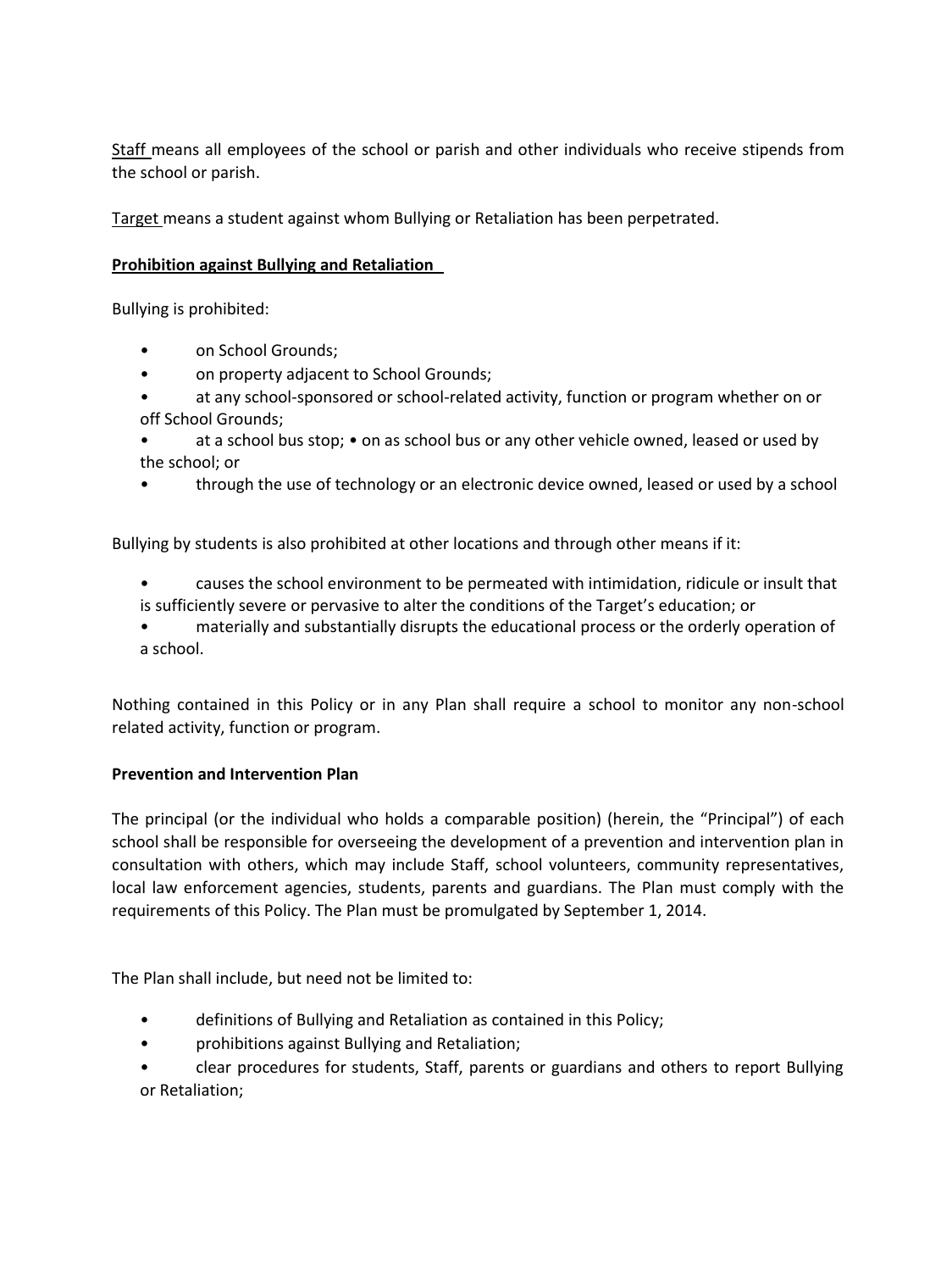• the range of disciplinary actions that may be taken against an Aggressor for Bullying or Retaliation; provided, however, that the disciplinary actions shall balance the need for accountability with the need to teach appropriate behavior;

• a provision that a student who knowingly makes a false accusation of Bullying or Retaliation may be subject to disciplinary action;

• a strategy for providing counseling or referral to appropriate services for Aggressors and Targets and for appropriate family members of such students;

• provisions establishing a Bullying prevention program or curriculum;

• provisions for informing parents and guardians about the Bullying prevention program or curriculum of the school.

A provision for ongoing professional development to build the skills of all Staff members, including, but not limited to, the Principal, educators, faculty, other staff, athletic coaches, advisors to extracurricular activities, and volunteers, to prevent, identify and respond to Bullying. The Plan shall be reviewed and updated at least every three years.

The Principal is responsible for the implementation and oversight of the Plan within his or her school.

# **Reporting**

Any Staff member who witnesses or becomes aware of Bullying or Retaliation shall report the incident(s) immediately to the Principal or to the Staff member designated in the Plan as responsible for receiving such reports, or to both the Principal and such designee.

# **Investigation**

Upon receipt of such a report, the Principal or his or her designee shall promptly conduct an investigation.

# **Investigation of Complaint**

Once a complaint has been reported, the Principal or his or her designee shall promptly investigate to determine if Bullying has occurred. The Principal will review the disciplinary history of the student(s) accused for indication of a pattern or past history of similar behavior. A written report of the investigation shall be prepared when the investigation is complete. The report shall include findings of fact, a determination of whether acts of Bullying were verified, and, when acts of Bullying were verified, the disciplinary action taken and any non-disciplinary action provided or recommended to the parents or guardians.

# **Retaliation**

Retaliation against a person who reports Bullying, provides information during an investigation of Bullying, or witnesses or has reliable information about Bullying shall be prohibited.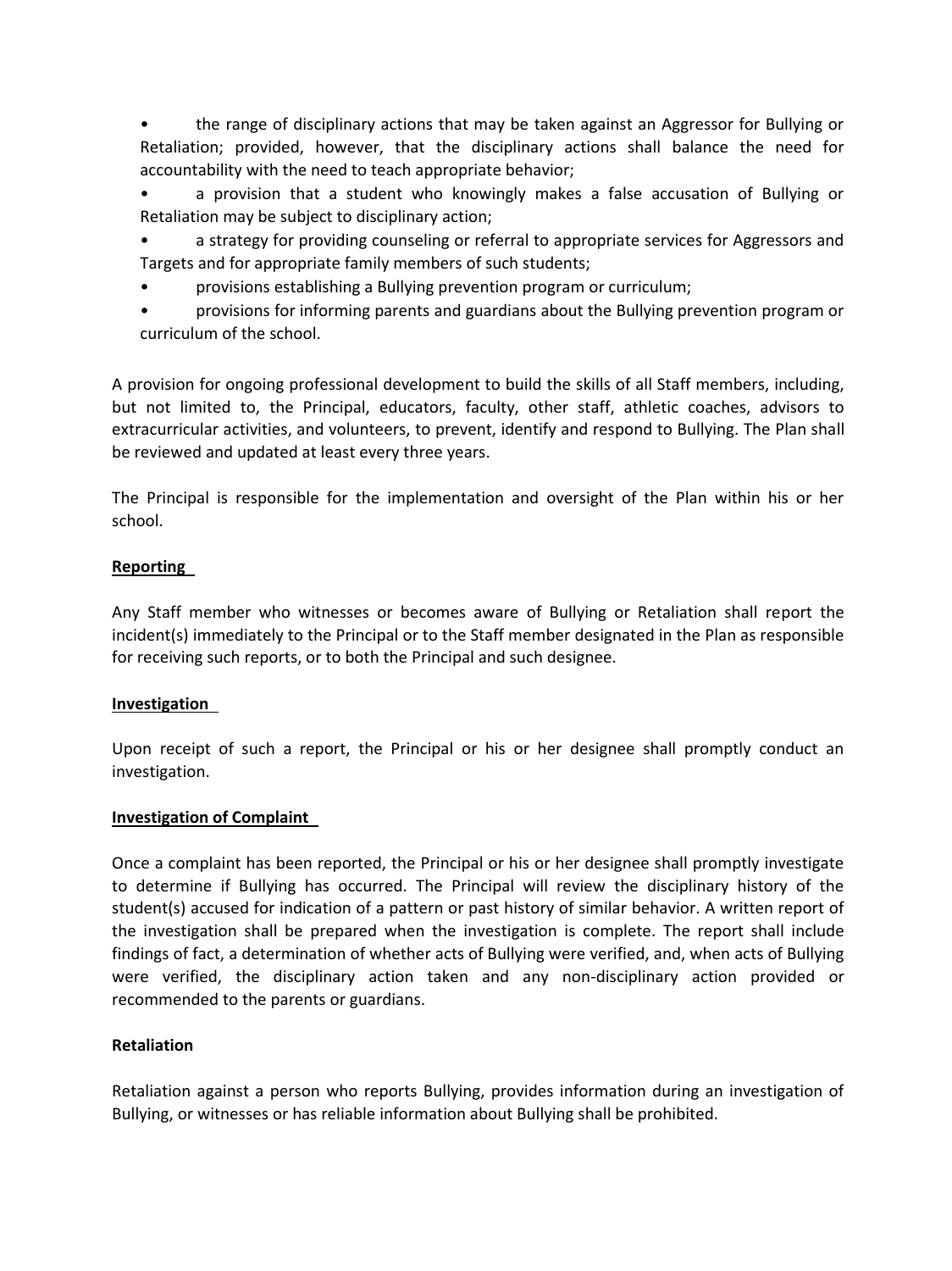## **Disciplinary Action**

Once the investigation is complete, the Principal or his or her designee shall determine the consequences for the Aggressor(s) on a case-by-case, age appropriate basis. Bullying can take many forms and can vary dramatically in how serious it is, and what impact it has on the victim and other students. While conduct that rises to the level of Bullying will generally warrant disciplinary action against the students responsible for Bullying, whether to impose disciplinary sanctions and what sanctions to impose in a particular case are matters within the professional discretion of the Principal or his or her designee. It is the goal of the school to have students achieve redemption, learn, and stop Bullying.

Disciplinary action for children in preschool and kindergarten will generally be handled by the child's teacher working with the student, the student's family and the Principal (as needed). These children are very young and are learning social skills.

## **Non-disciplinary Intervention**

When Bullying is identified early and/or when acts do not reasonably require a disciplinary response, students may be counseled as to the definition of Bullying, its prohibition, and their duty to avoid any conduct that could be considered Bullying.

## **Training**

Annual training on the Plan shall be provided for Staff and, at the discretion of the Principal, for volunteers who have significant contact with students.

### **Publication and Notice**

At the beginning of each school year, the Principal or his or her designee shall provide notice to the Staff of the Policy and the Plan. Relevant student-related sections of the Plan shall be included in the school handbook provided to the students and their parents or guardians each year.

The Plan shall be posted on the school's website.

### **Notifications**

If the Principal or his or her designee determines that Bullying or Retaliation has occurred, he/she shall:

• notify the local law enforcement agency if called for by the Memorandum of Agreement with Law Enforcement;

- notify the parents or guardians of the Aggressor; and
- notify the parents or guardians of the Target.